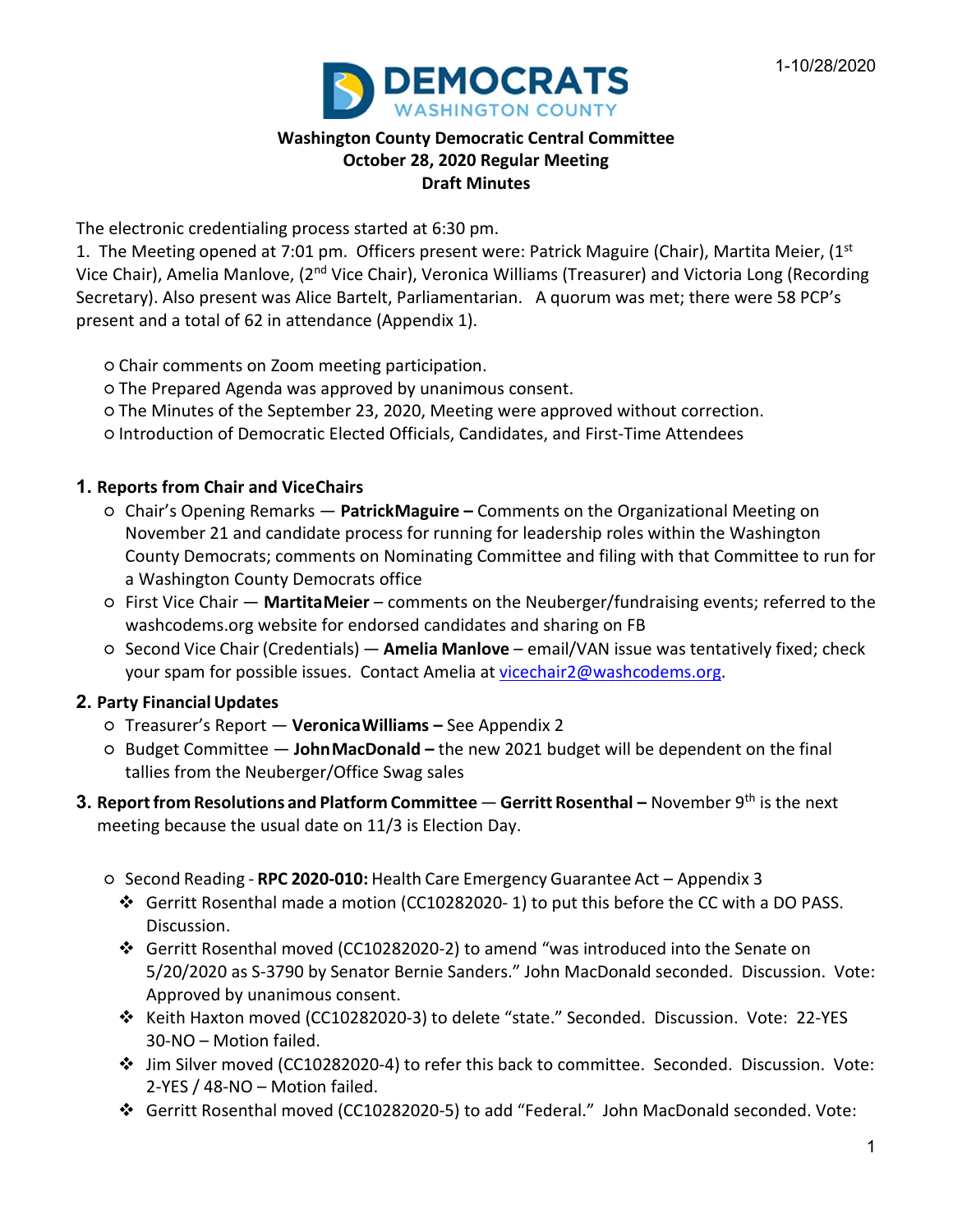45-YES / 1-NO – Motion passed.

- Martita moved (CC10282020-6) to amend by adding "…and our Congressional delegation," at the end of the last paragraph. Seconded. Discussion. Vote: 37-YES / 4-NO - Motion passed. Vote on (CC10282020-1). 51-YES / 1-NO…Motion passed as amended.
- Second Reading **RPC 2020-014:** Support for Oregon Governor Brown details on website Gerritt Rosenthal moved (CC10282020-7) to put this before the CC but to refer **RPC 2020-014** back to the Resolution Committee. Seconded. Discussion.
	- $*$  Keith Haxton moved to postpone indefinitely. Chair ruled as out of order.
	- Veronica Williams moved (CC10282020-8) to end debate. Seconded. Vote: 39-YES / 4-NO (meets the 2/3's requirement) Motion passed to end debate. Vote on (CC10282020-7) Vote: 40-YES / 6-NO – Motion passed to refer back to committee.
- Second Reading **RPC 2020-011:** Black Lives Matter Appendix 4
	- Gerritt Rosenthal moved (CC10282020-9) to put this before the CC with a DO PASS. Discussion.
	- Susruta Chandramouli moved (CC10282020-10) to strike out #3 (entire paragraph) under "Therefore… section" Seconded. Discussion.
	- John MacDonald moved (CC10282020-11) to end debate. Seconded. Vote: 41-YES / 10-NO (meets the 2/3's requirement) Motion passed to end debate. Vote on (CC10282020-10) 48-YES / 2-NO – Motion passed to strike out #3 paragraph.
	- Jim Silver moved (CC10282020-12) to suspend the rules and end debate. Seconded. Vote: 39-YES / 9-NO (meets the 2/3's requirement) – Motion passed to end debate. Vote on (CC10282020-9) as amended passed unanimously (48-YES).
- o Second Reading **RPC 2020-012:** Juneteenth Emancipation Day Appendix 5
	- Gerritt Rosenthal moved (CC10282020-13) to put this before the CC with a DO-PASS.
	- Gerritt Rosenthal moved (CC10282020-14) to postpone **RPC 2020-012** until the January CC Meeting. Discussion.
	- Nancy Lewis moved (CC10282020-15) to end debate. Seconded. 42-YES / 1-NO (meets 2/3's requirement) – Motion passed to end debate. Vote on (CC10282020-14) 7-YES / 43-NO – Motion to postpone failed.
	- Amelia Manlove moved (CC10282020-16) to amend to show capital **B** in all words "black." Seconded. Motion passed by unanimous consent.
	- $\div$  Jim Silver moved (CC10282020-17) to suspend the rules and end debate. Seconded. 30 -YES / 19-NO (2/3's requirement not met) Motion failed to end debate.
	- Brian Decker moved (CC10282020-18) to change the wording "Emancipations" plural to singular in the resolution. Seconded. Approved by unanimous consent.
	- $\div$  Brian Decker moved (CC10282020-19) to change paragraph D. wording to "to form a more perfect union." Seconded. Vote: Approved by unanimous consent. Vote on (CC10282020-13): 44-YES - Unanimous – Motion passed as amended.
	- Victoria Long moved (CC10282020-20) to change #6 Provisional Selection of New Precinct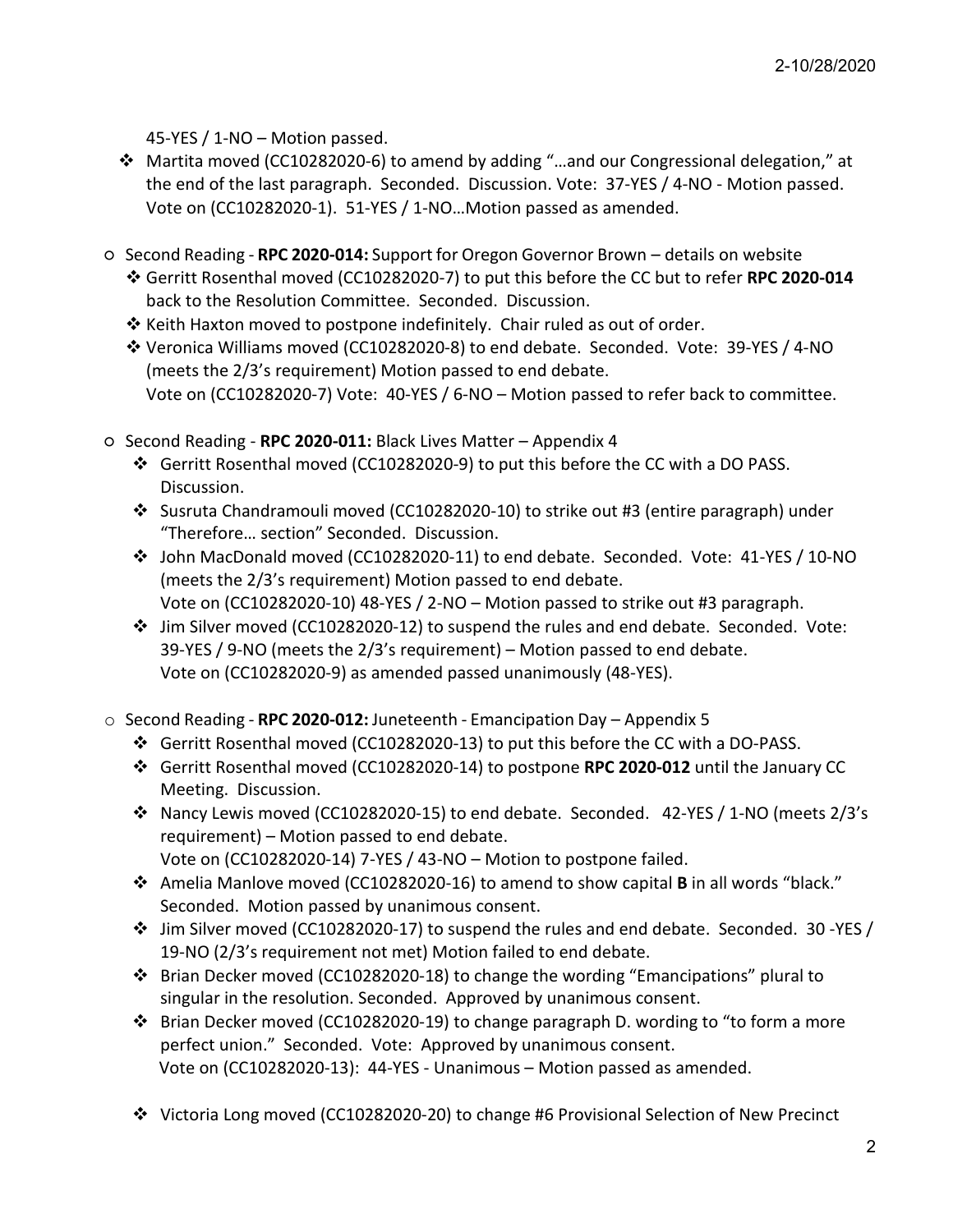Committeepersons to next in the Agenda. Seconded. Discussion. Vote: 25-YES / 15-NO – (2/3's requirement not met) Motion failed.

#### **4. Updatesfrom Committees, Caucuses,Delegations, and SpecialGroups**

- o Campaign Committee **DanRiker** See Appendix 6 for full report.
- o Community Outreach Committee **Sue Cocking & Derrick Ragan –** no updates
- o Communications Committee **BrianGardner –** conducting candidate interviews and doing op-eds
- o Young Democrats Committee **JohnHarrigan –** this Friday is the Criminal Justice Forum. The link is washcodems.org/justice-forum
- o Information Technology Committee **PatrickKonsor –** no updates
- o Office Committee **ConnieChen** Building goodwill with other Dem parties by helping several other County Democrat parties to get signs, etc. There are more Biden Harris signs available in the Office.
- o Training and Education Committee **Nancy Lewis** On November 12th at 7:00pm there is an open discussion on parliamentarian procedure.
- o BlackAmerican Caucus&Hard Conversations—**GlendoraClaybrooks andBarbGlazer –** no report
- o Education Caucus **LisaStiller –** State is looking at opening education metrics; plan to email the Governor and Oregon Dept. of Education/Oregon Health Authority
- o State Central Committee Delegation **Farrah Chaichi** DNC Delegate election nominations are open, and you can file at  $\frac{d}{d}$  [dpo.org/scc](http://dpo.org/scc) by 5pm Friday 11/17 – See Appendix 7 for full report.
- o First Congressional District Committee Delegation **Janice Karpenick** next meeting is Nov. 14th; comments on meeting with Bonamici's staff.
- o East Washington County Democrats Group **Carol Greenough** comments on upcoming events.
- o Rules Committee **GarrettFleenor** There will be an email from the Nominating Committee about procedures; comments on closing debate during a CC meeting; comments on ballot process. November 21 at 11:00am is the Organizational Meeting. Elected PCPs can vote for the five party officers. All PCPs (appointed and elected) can vote for SCC/CD-1 delegates. Nancy Lewis asked if the new Bylaws were ever revised. Garrett Fleener: We approved emergency bylaws to deal with COVID, and the Rules Committee is still working on the new bylaws. Garrett Rosenthal – you don't have to be a DPO delegate to be a member of the DPO standing committees.

#### **6. Provisional Selection of New Precinct Committeepersons**

 Victoria Long moved (CC10282020-21) to appoint as PCP members of the Democratic Party of Washington County the following: Jeanne Adkins, Alex Berry and Daniel Mogtaderi. Seconded. Discussion. Vote: 35-YES - Unanimous – Motion passed.

NOTE: Any new PCP's selected by the Central Committee will not take office at this meeting. They will take office after being verified and registered by the county elections official.

#### **Additional New Business –**

 Lisa Stiller moved (CC10282020-22) that the following statement be sent to the Oregon U.S. Congressional delegation: The Washington County Democratic Central Committee condemns the failure of the Senate to pass **the most recent** Covid relief legislation, which would continue pandemic unemployment relief, provide another round of stimulus checks, and give billions of dollars to state and local governments for relief. Instead the Senate adjourned until November 9th, after the election.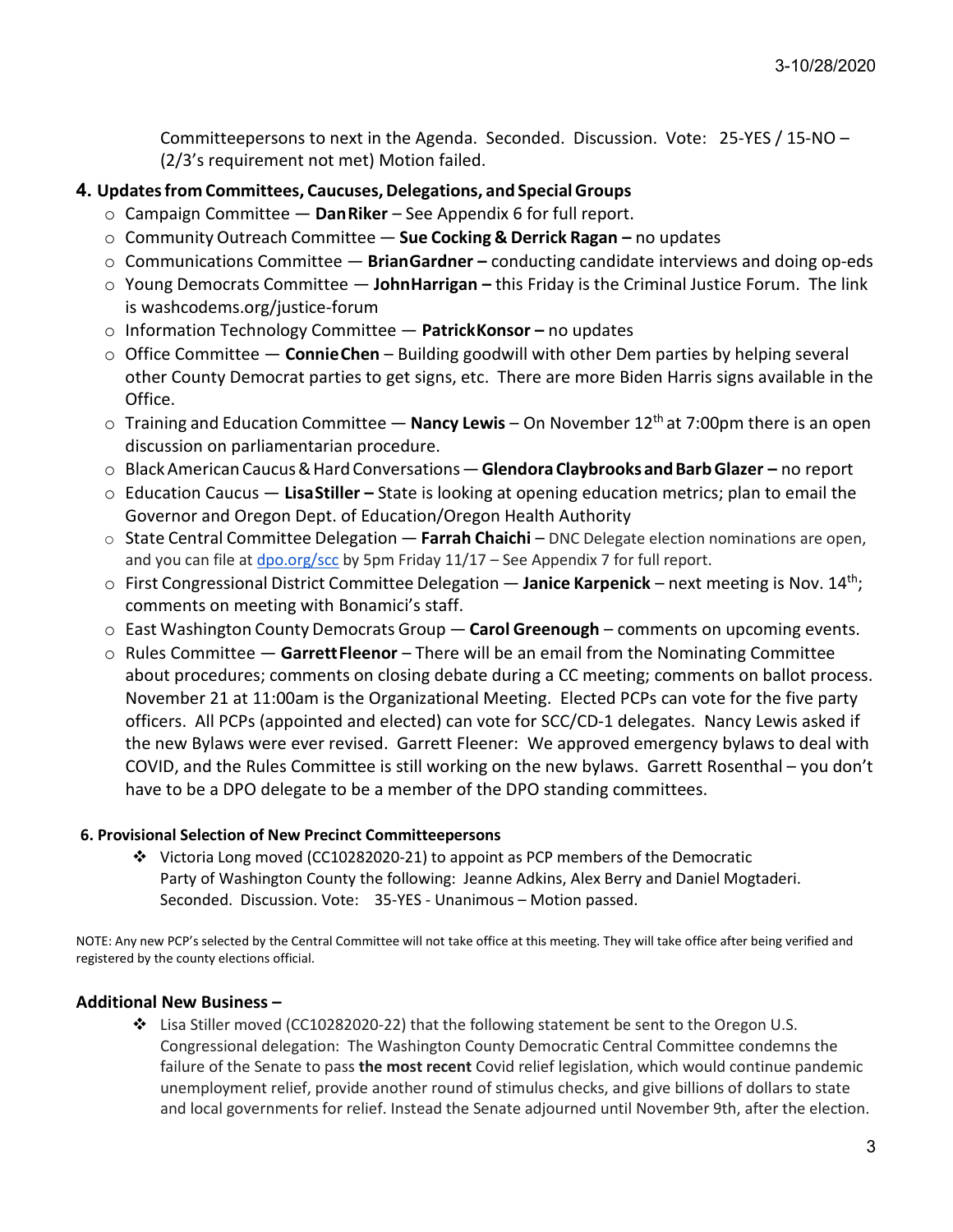We condemn the Trump administration's rejection of Democrats' call for a national Covid testing strategy as part of this legislation, which is needed to help manage the surging infections throughout the country. We call upon our Congressional delegation to work with their colleagues to immediately resume efforts to pass a Covid relief bill, making this the top priority for the Senate. Seconded.

- Kate Mohr moved (CC10282020-23) to amend it to say "…to pass **the most recent** Covid…" Discussion. Vote: Approved by unanimous consent.
- Nancy Lewis moved (CC10282020-24) to commit to the Platform and Resolutions Committee. Discussion. Vote: 3-YES / 30-NO – Motion failed. Vote on (CC10282020-22): 33-YES – unanimous - Motion passed as amended.
- $\cdot$  Brian Gardner moved (CC10282020-25) to have the membership approve the following statement: "Given that the state of Oregon and Washington County in specific is experiencing a surge in Covid cases - we urge all Washington County and its internal municipalities to strictly enforce wearing of masks in all municipal buildings, and while on duty as municipal employees. This is to include office staff, police officers, and all other employees." Seconded. Discussion.
- Lucinda Hites-Clabaugh moved (CC10282020-26) to refer this to the Platform and Resolutions Committee. Seconded. Discussion.
- Bridget Brooks moved (CC10282020-27) to end debate. Seconded. Vote: 26-YES / 3-NO Motion passed to end debate.
	- Vote on (CC10282020-26): 9-YES / 19-NO Motion failed to refer back to committee.
- \* Keith moved (CC10282020-28) to end debate. Seconded. 26-YES / 2-NO Motion passed to end debate on the statement.
	- Vote on (CC10282020-25): 19-YES / 9-NO Motion passed.
- $\div$  Keith moved (CC10282020-27) to adjourn the meeting. Seconded. 29-YES unanimous. Motion passed.

The meeting adjourned at 10:20pm

Recorded by:

Victoria Long

Victoria Long

Recording Secretary, Democratic Party of Washington County on October 28, 2020

Approved:

#### **Appendix 1 – List of Attendees**

| Barnhart       | Mary    |
|----------------|---------|
| <b>Bartelt</b> | Alice   |
| <b>Bliss</b>   | William |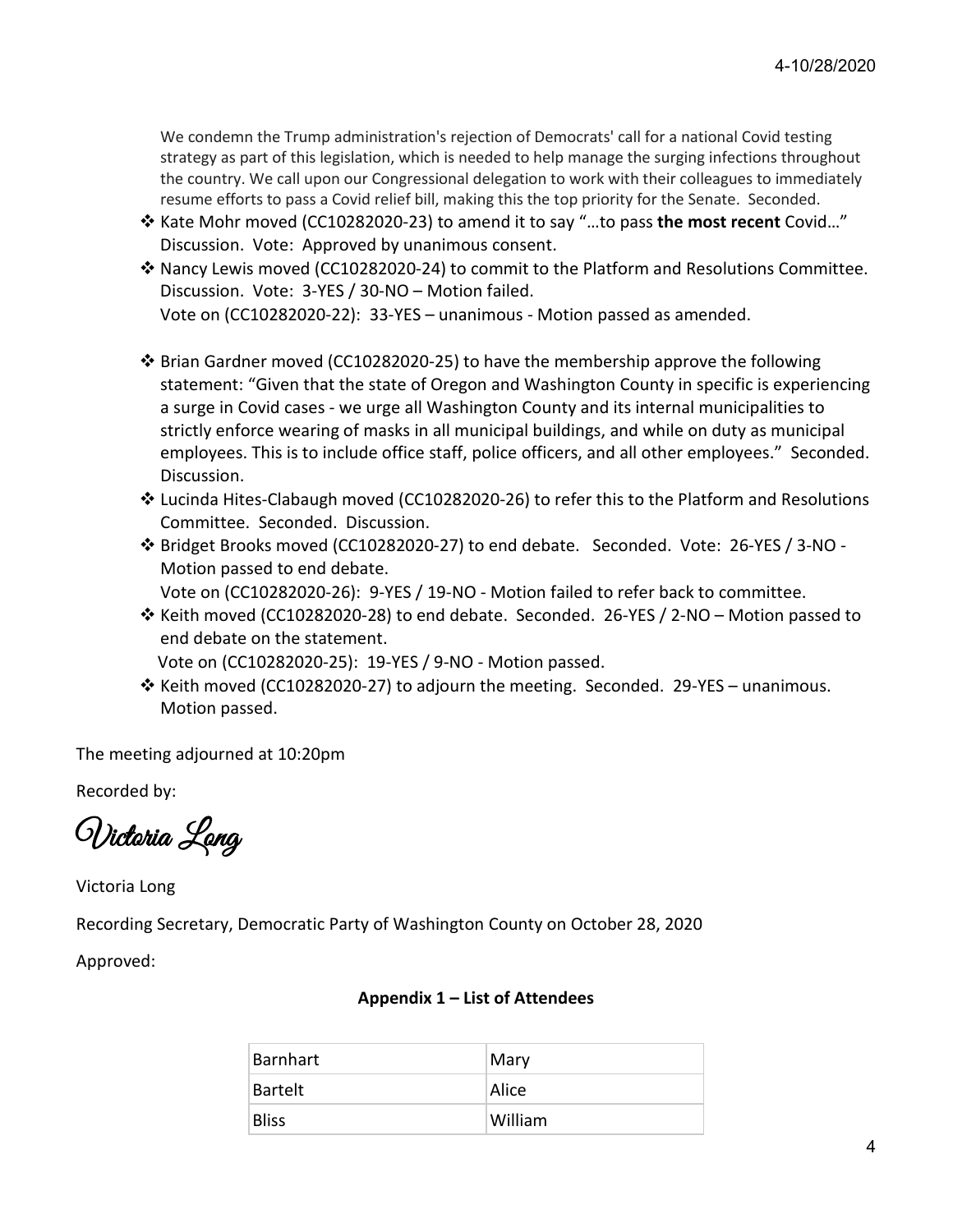| <b>Brooks</b>  | <b>Bridget</b> |
|----------------|----------------|
| <b>Brown</b>   | Gene           |
| <b>Buratti</b> | <b>Brenda</b>  |
| Cadambi        | Sudarshan      |
| Campos         | Wlnsvey        |
| Chaichi        | Farrah         |
| Chandramouli   | Sushruta       |
| Chen           | Connie         |
| Decker         | <b>Brian</b>   |
| Erguiza        | Chrissy        |
| Fleenor        | Garrett        |
| Foust          | Susan          |
| Franks         | Julian         |
| Gallup Jr      | Charles        |
| Gardner        | <b>Brian</b>   |
| Garman         | Debby          |
| Gatchell       | Charles        |
| Glazer         | <b>Barbara</b> |
| Greenough      | Carol          |
| Hamilton       | <b>Brett</b>   |
| Hamilton       | Kami           |
| Harrigan       | John           |
| Harrison       | Edward         |
| Haxton         | Keith          |
| Hellman        | Walter         |
| Hites-Clabaugh | Lucinda        |
| Hobbs          | William        |
| Karpenick      | Janice         |
| Konsor         | Patrick        |
| Lewis          | Nancy          |
| Long           | Victoria       |
| Low            | Justin         |
| MacDonald      | John           |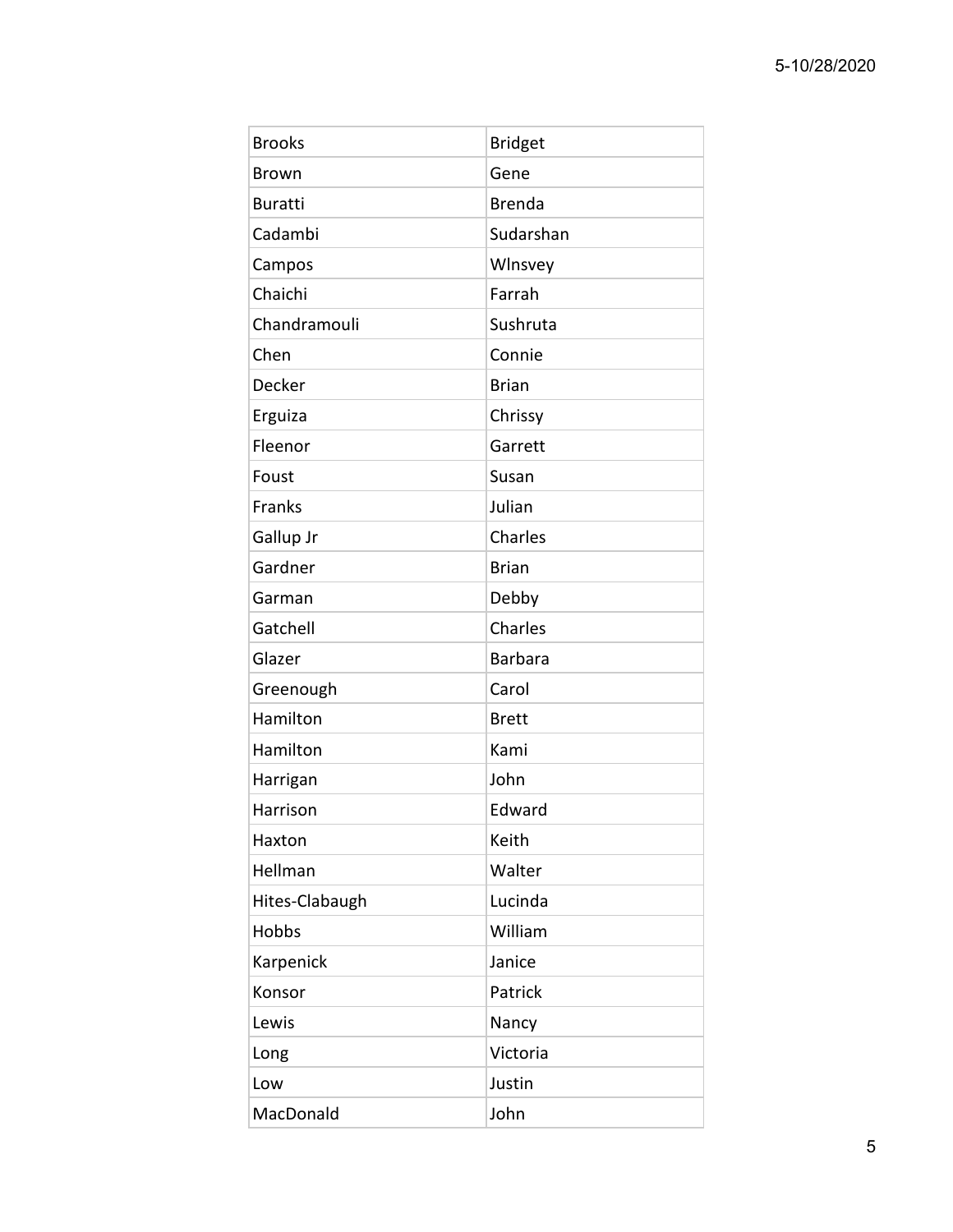| Maguire             | Patrick          |
|---------------------|------------------|
| Manlove             | Amelia           |
| Martin              | John             |
| <b>McWilliams</b>   | Marilyn          |
| Meier               | Martita          |
| <b>Mestre Noria</b> | Christen         |
| Moberg              | Dean             |
| Mohr                | Kate             |
| Morgan              | Claire           |
| Murawski            | Sara             |
| <b>Neill</b>        | Daniel           |
| Ragan               | <b>Derrick</b>   |
| Riker               | Dan              |
| <b>Rivers</b>       | Joshua           |
| Rosenthal           | <b>H</b> Gerritt |
| Sheldall            | Gordon           |
| Silver              | James            |
| Sterling            | Claudia          |
| Stiller             | Lisa             |
| Thompson            | Jim              |
| Todd                | Ermine           |
| Wakkila             | Wynne            |
| Waszink             | Remco            |
| Wending             | Cyndi            |
| Whittington         | Joe              |
| Williams            | Veronica         |

# **Treasurer's CC Meeting Report – Appendix 2**

Operational and Fundraising Financial Transactions

1. Bank Balances as of 10/28/2020– Washington County Democratic Central Committee

A. Membership Savings \_\_\_\_ \$ 7,826.40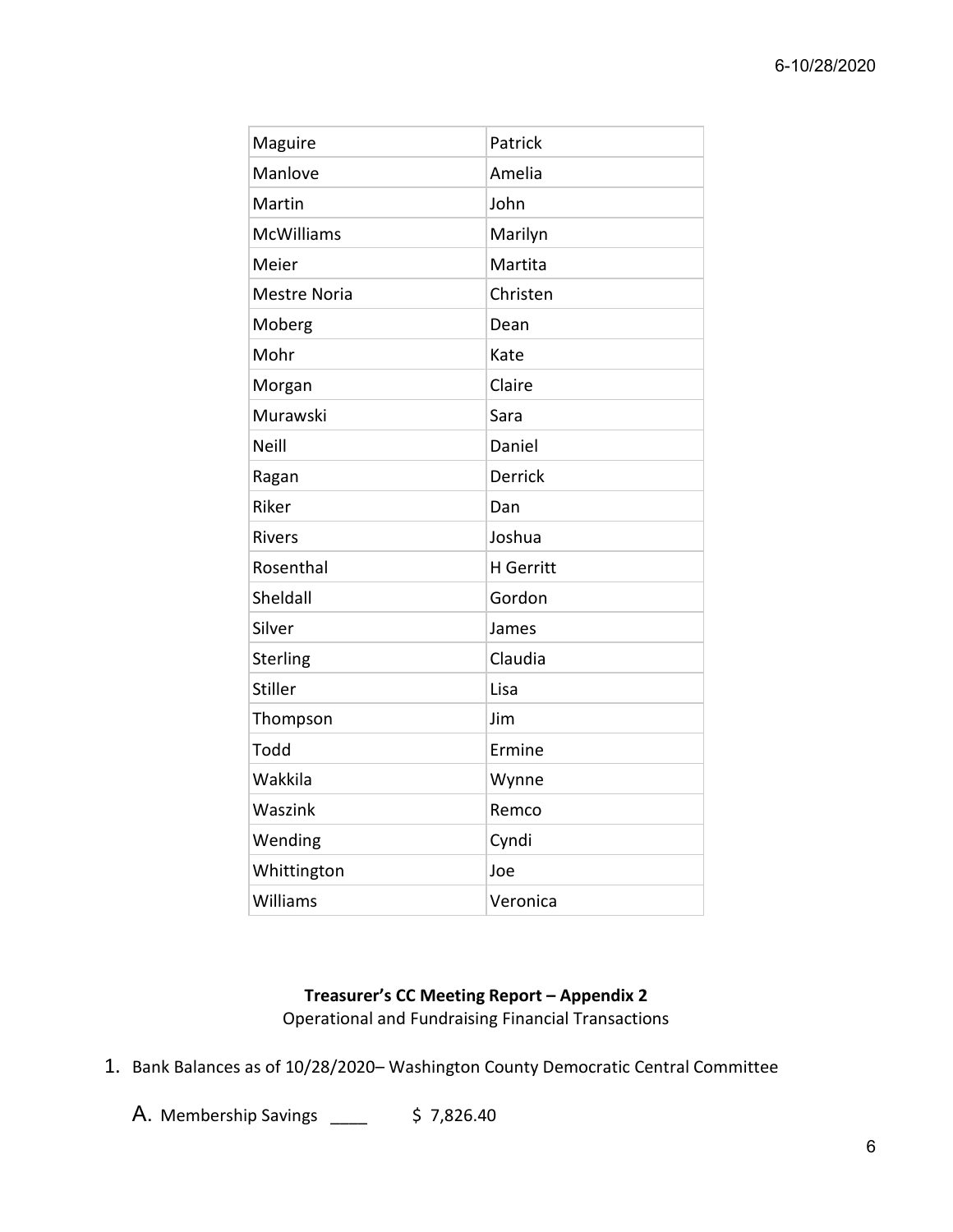- B. Business Savings (KS)  $\qquad \qquad$  \$ 524.43
- $C.$  Business Checking  $$70,915.18$
- D. TOTAL: \$79,266.01
- 2. Incoming Blue Horizon Donations September 2020 \$ 1505.00
- 3. Blue Horizon 2020 YTD \$ 18,076.92
- 4. Total September 2020 Receivables \$ 15, 346.64
- 5. Total September 2020 Expenditures\_\_\_ \$ 20,616.98

#### NOTES:

Neuberger Preliminary Numbers:

- Projected Gross \$35,080.00
- Projected Net \$28,110.75

YTD Swag sales at the Office total as of 10/28/2020:

Gross: \$23,403.25 Net: \$14,245.89

**Approved Resolutions of the Washington County Democratic Central Committee**

## **RPC 2020-010: Health Care Emergency Guarantee Act – Appendix 3**

## REGARDING HEALTH CARE EMERGENCY GUARANTEE ACT (HCEGA) [HR 6906]

A. WHEREAS the COVID-19 emergency calls for bold and timely action from the Federal government, action to address both its public health and the economic impacts, and B. WHEREAS the Federal government has special capacities and authorities to meet the needs of our people during this health care and economic crisis: state governments cannot run a deficit, cannot invoke emergency industrial controls, and their revenue depends on taxes that are drastically reduced, and

C. WHEREAS this crisis has shown how the health of each individual is connected to the health of their community such that to protect the community, each person must be able to get needed care when they need it without financial worry, and

D. WHEREAS the financial pressures caused by the pandemic often lead to self-rationing of health care due to the costs of deductibles, co-insurance, and point-of-service co-pays, and E. WHEREAS sudden mass unemployment (over 30 million jobless claims as of April 30th, CNN 4/30)\* sharply exposes how irrational it is for health care to depend on insurance that is tied to jobs that can be quickly lost, either directly or indirectly, and

F. WHEREAS the millions of heroic low-wage workers with poor quality or no insurance (e.g. home care and nursing home workers, grocery workers, delivery drivers for food and medicine, and farm workers) need immediate transitional health care coverage now to protect them and the health of those they serve, and

G. WHEREAS because minorities, low income, immigrant, and other vulnerable communities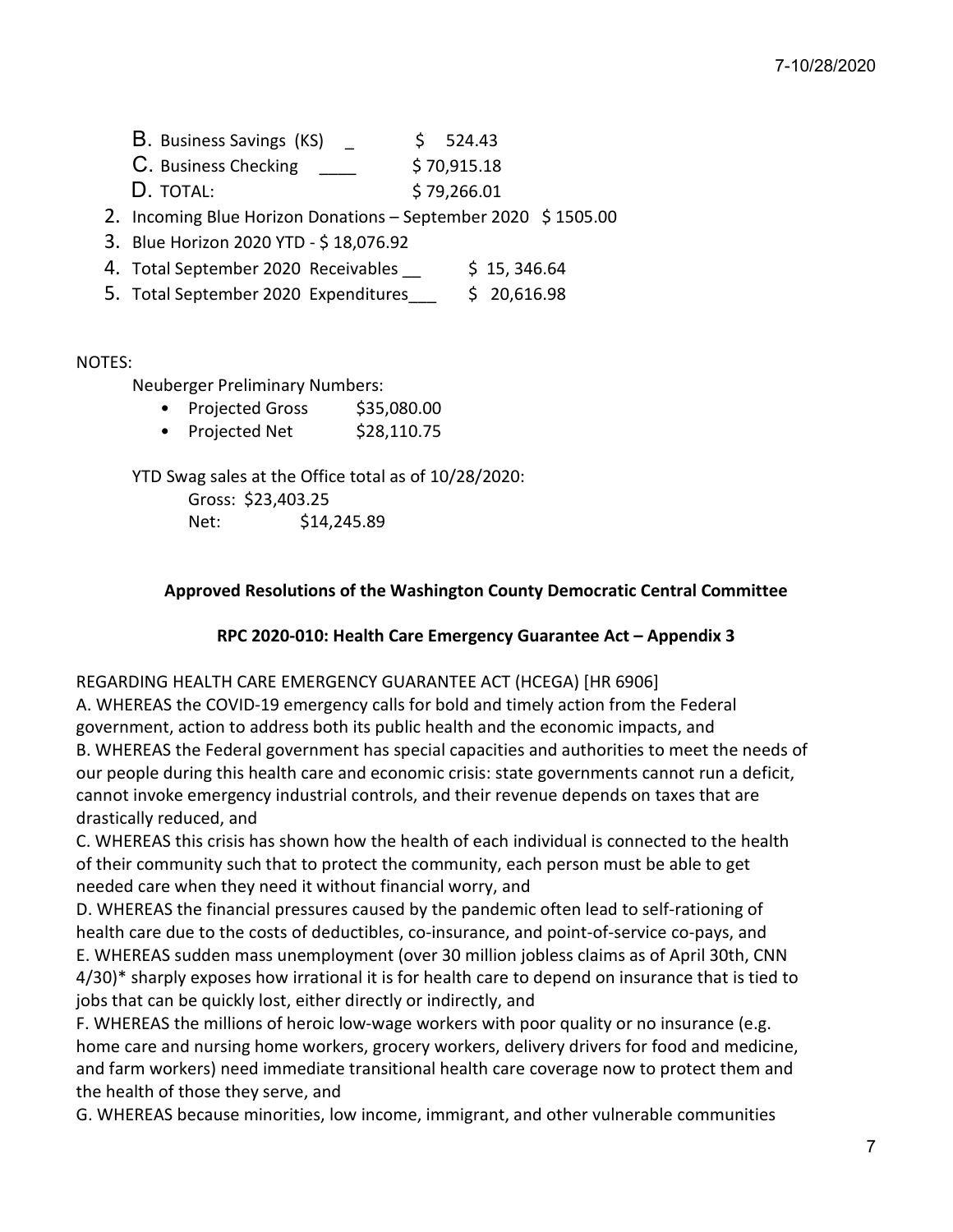are suffering the greater impacts of the pandemic due to higher rates of no-or under-insurance, and

H. WHEREAS a large proportion of Federal emergency relief money has gone to entities that do not need it including large corporations, rather than to health care providers and their patients, and

I. WHEREAS the bicameral Health Care Emergency Guarantee Act (HCEGA)(HR 6906 -Jayapal) was introduced into the Senate on 5/20/2020 as S-3790 by Senator Bernie Sanders (chief sponsors Representative Pramila Jayapal and Senator Bernie Sanders) to address all of the above issues, and

J. WHEREAS the HCEGA is non-disruptive of current health provisions in that:

• It does not interfere with health insurance that anyone currently has,

- It uses the existing Medicare infrastructure to cover those who are or become uninsured,
- It enhances both private and public insurance benefits by having Medicare act as a secondary insurance to cover out-of-pocket costs,
- It provides help to all residents regardless of immigration status, and
- It does not allow private health insurers to skim off the top of these federal benefits:

THEREFORE, The Washington County Democratic Central Committee resolves:

1) To support the Health Care Emergency Guarantee Act (HCEGA - HR 6906) proposal.

2) To encourage people to contact their Representative and Senators in Congress, as well as other Congressional leaders, to urge them to enact the HCEGA or measures that will have similarly beneficial consequences.

3) To communicate our support to appropriate state political leaders including the Governor, our local legislators, the Director of Oregon Health Authority and our Congressional delegation.

Resolution Prepared by WCDCC; approved June 9, 2020 with a DO PASS recommendation. Passed as amended by the WCDCC October 28, 2020.

\* As of October, 2020, over 57 million jobless claims had been filed with 14,844,000 still continuing and weekly filings of over 750,000 (Wall Street Journal, October 29, 2020).

Link to a summary of the proposed Health Care Emergency Guarantee Act https://www.sanders.senate.gov/download/healthcare-covid-summary?id=C150F60D-E8F5-4C27-93B0- 37D7F9F7BD73&download=1&inline=file Link to the text of the proposed Health Care Emergency Guarantee Act – [https://www.sanders.senate.gov/download/healthcare-covid-](https://www.sanders.senate.gov/download/healthcare-covid-text?id=E0FDBE32-FF41-4367-)text?id=E0FDBE32-FF41-4367- A9CC42EE4DFB233C&download=1&inline=file

# **RPC 2020-011: Black Lives Matter – Appendix 4**

Regarding Black Lives Matter

A. Whereas WCDCC Democrats stand firm in our condemnation of racism and the disproportionate use of force and violence by law enforcement against people of color nationwide, and

B. Whereas we stand in solidarity with those who are outraged by the murder of George Floyd, Trayvon Martin, Eric Garner, Ahmaud Arbery, Breonna Taylor and way too many other Black citizens, and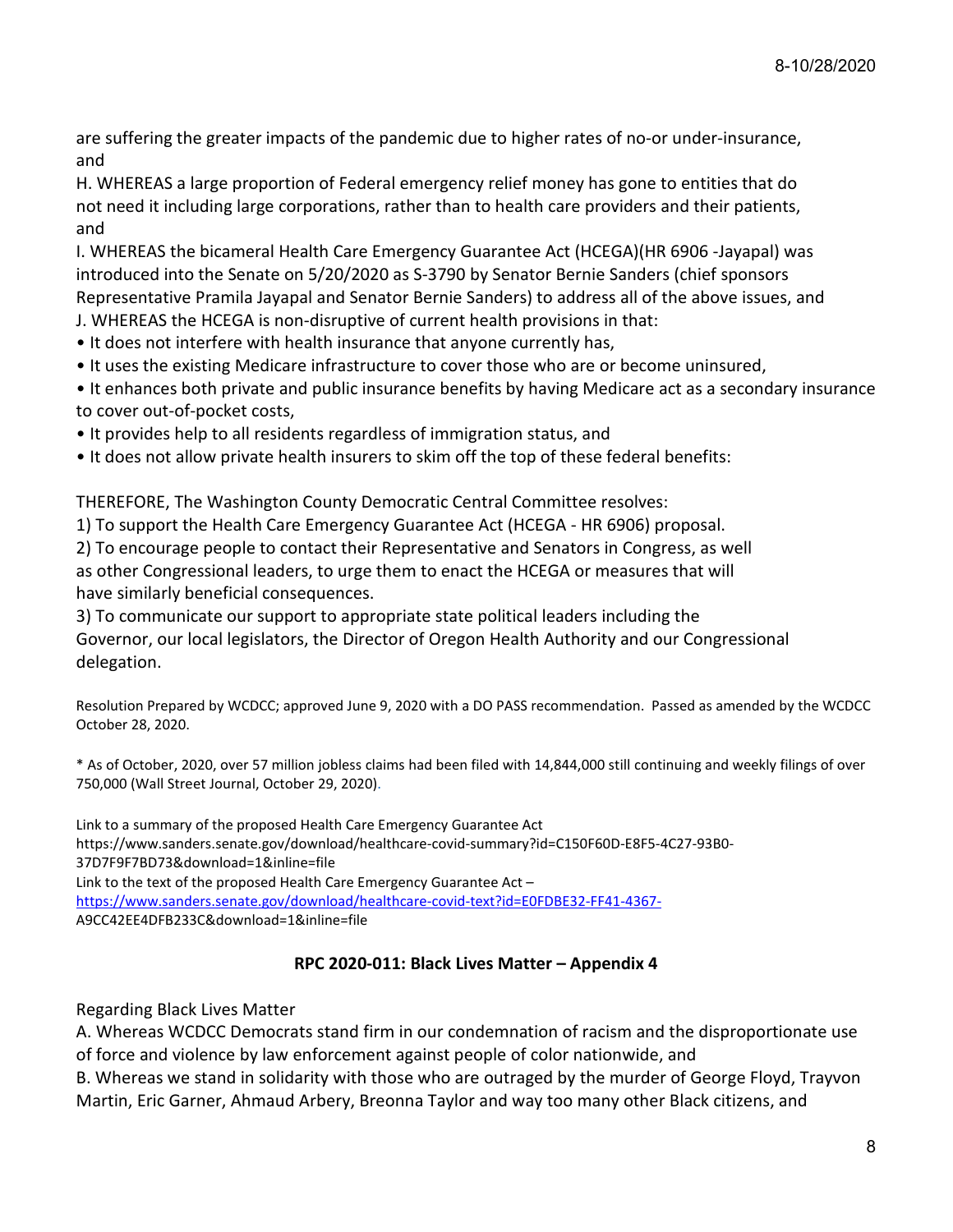C. Whereas the 2020-2021 WCDCC Platform strongly condemns racism and supports efforts to provide law enforcement with the appropriate training to counter forms of implicit racism, and

D. Whereas current laws in Oregon make it clear that racist discrimination is illegal, but

E. Whereas additional laws and/or a restructuring of law enforcement priorities and funding may be needed to make police more responsible to community needs and to ensure that law enforcement actions that violate civil rights are held accountable according to fair standards of law:

# THEREFORE we, the WCDCC, resolve as follows:

1. We strongly encourage our legislators to investigate potential legal options to hold law enforcement responsible for violations of civil rights.

2. We support peaceful protests and with them, demand justice and equal treatment for all people.

Resolution by G. Rosenthal, WCDCC Resolutions and Platform Committee Chair, June 9, 2020. Passed July 7, 2020 by the R&PC with a DO PASS recommendation. Passed as amended by the WCDCC October 28, 2020.

# **RPC 2020-012: Juneteenth - Emancipation Day – Appendix 5**

Regarding Juneteenth - Emancipation Day

- A. Whereas President Abraham Lincoln issued the Emancipation Proclamation on January 1, 1863, and
- B. Whereas it took until June 19th, 1865, in Galveston Texas, for the last enslaved people to receive word that they had been be freed, and
- C. Whereas the black population of Galveston immediately celebrated and created an annual celebration to mark their removal from bondage which quickly became known as Juneteenth or Emancipation Day, and which is now celebrated in at least 48 states,\* and
- D. Whereas it is critical to the healing of divisions in this country that all Americans officially recognize the injustice of slavery and celebrate its end as part of our efforts to "form a more perfect union", and
- E. Whereas Juneteenth has been celebrated in Portland and other cities in Oregon for at least 75 years, and
- F. Whereas both Portland and Multnomah County have recently declared Juneteenth as Emancipation Day and a, respectively, official City and County holiday:

THEREFORE, we the Washington County Democratic Central Committee (WCDCC) resolve as follows:

- 1. We strongly encourage and support Governor Brown and our state legislators in their intent to establish an official annual state holiday on June 19th to be called Juneteenth.
- 2. We strongly encourage our Congressional Representatives to work toward the establishment of an official National Holiday on June 19.
- 3. We believe that this Holiday should be legally established as equal in force and importance to other National Holidays that commemorate significant milestones for the United States

Resolution by G. Rosenthal, WCDCC Resolutions and Platform Committee Chair, June 19, 2020. Passed by the R&PC July 7, 2020 with a DO PASS recommendation. Passed as amended by the WCDCC October 28, 2020.

• There are no Juneteenth Day celebrations in North Dakota or South Dakota.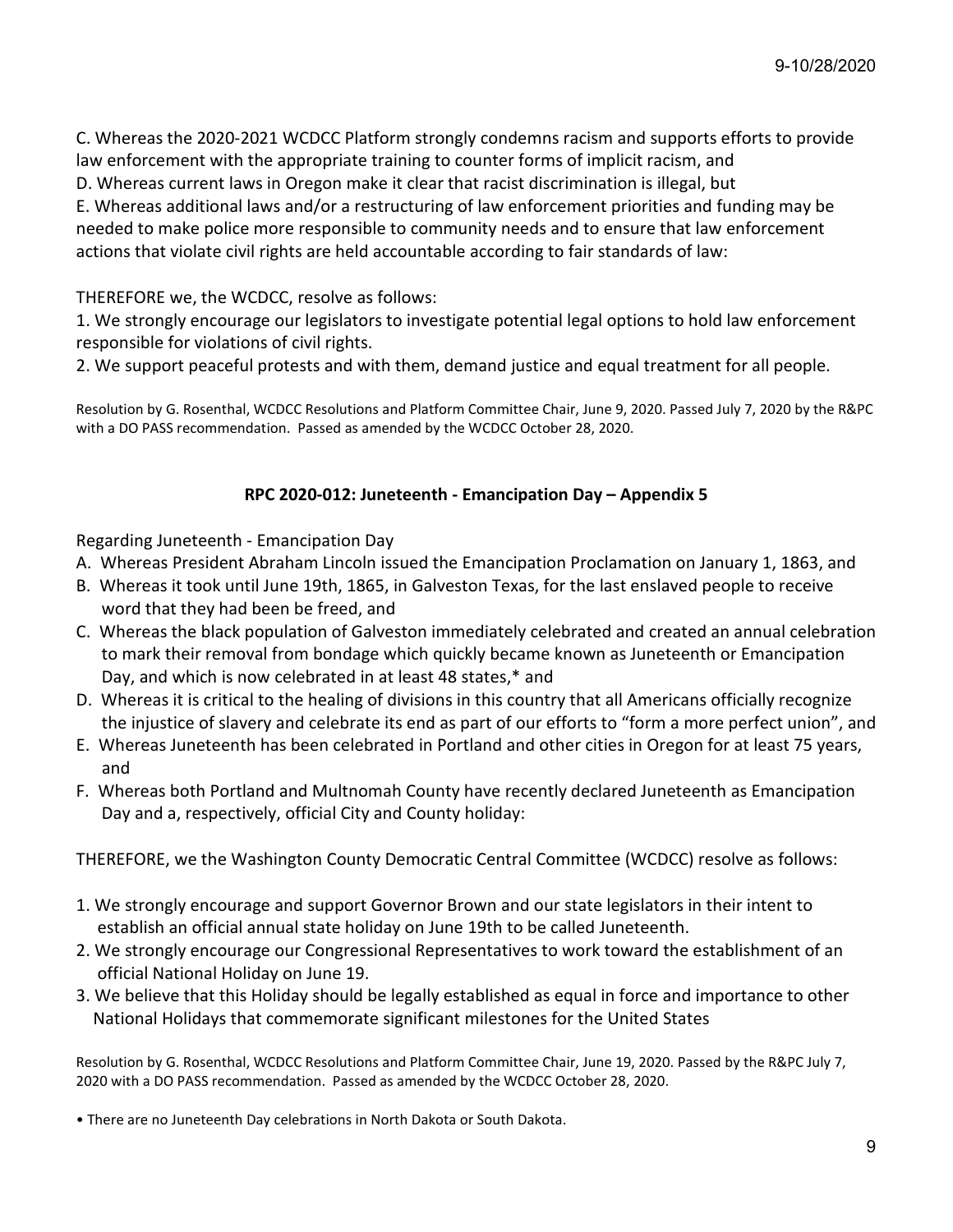#### **Campaign Committee Report – Appendix 6**

Covid-19 prevented our Neighborhood Leaders from knocking on doors of Democrats to increase the Democratic vote in the General Election. Instead, Neighborhood Leaders sent postcards to the addresses on the turfs they normally would have walked. While there still are a few more days for ballots to come in, the turnout results dramatically show the continued value of the Neighborhood Leader Program with very positive results of the postcard mailings.

We had active NLs mailing postcards in ten of our 12 legislative districts. We estimate that we reached about one sixth of the registered Democrats in Washington County.

This was a great team effort. Each House District Leader computed the number of postcards and stamps needed for that district. The number of cards for each district was provided to the printer. The number of stamps needed was provided to WashCoDems Treasurer Veronica Williams, who purchased the stamps on behalf of the party. The postcards for all districts, except one, were designed by Karyn Servin, House District Leader in HD 33. Carl Fisher designed a separate card for HD 35. The cards were customized for each district, with one district, 26, divided into two sections. One side had the Democratic Party's endorsed candidates, federal, state, county and local for that district. The other had space for the stamp, address and a note from the Neighborhood Leader. Karyn and Carl provided high quality PDFs to be used in the printing, for free, by Local 555 of the United Food and Commercial Workers Union, one of the nation's greatest unions that we all should support.

Once the postcards were printed, House District Leaders distributed them to their Neighborhood Leaders who then mailed them to the addresses on their walk lists.

The decision by the Campaign Committee – the House District Leaders - to rely on postcards for our contact with our Democratic voters instead of knocking on their doors was unconventional and carried considerable risk. Similar uses of postcards historically had not shown any appreciable benefit – no particular increase in turnout as opposed to significant increases in turnout with door knocking.

Even though there still are a lot of ballots yet to reach the elections people I can report to you that our postcard program has been extremely successful. Our postcards reached 23,000 of the 145,000 Democrats in the county. About 53 percent of those Democrats already have voted. However, 70 percent of Democrats who received postcards already have voted. That is about an 50 percent higher rate of turnout. In fact, the number of Democrats who received postcards and have voted is about half of the total number of Republicans who have voted.

These are interim numbers and they certainly will change when all the ballots are in. What evidence we have so far is very positive for the postcard program and for Democratic Party candidates.

Overall, the voter turnout in the county seems to forecast significant election victories for us. Seventy-six thousand Democrats already have voted, compared to 32,000 Republicans and 35,000 Non-Affiliateds.

We may well be part of a giant blue wave that we will see sweeping the country next Tuesday.